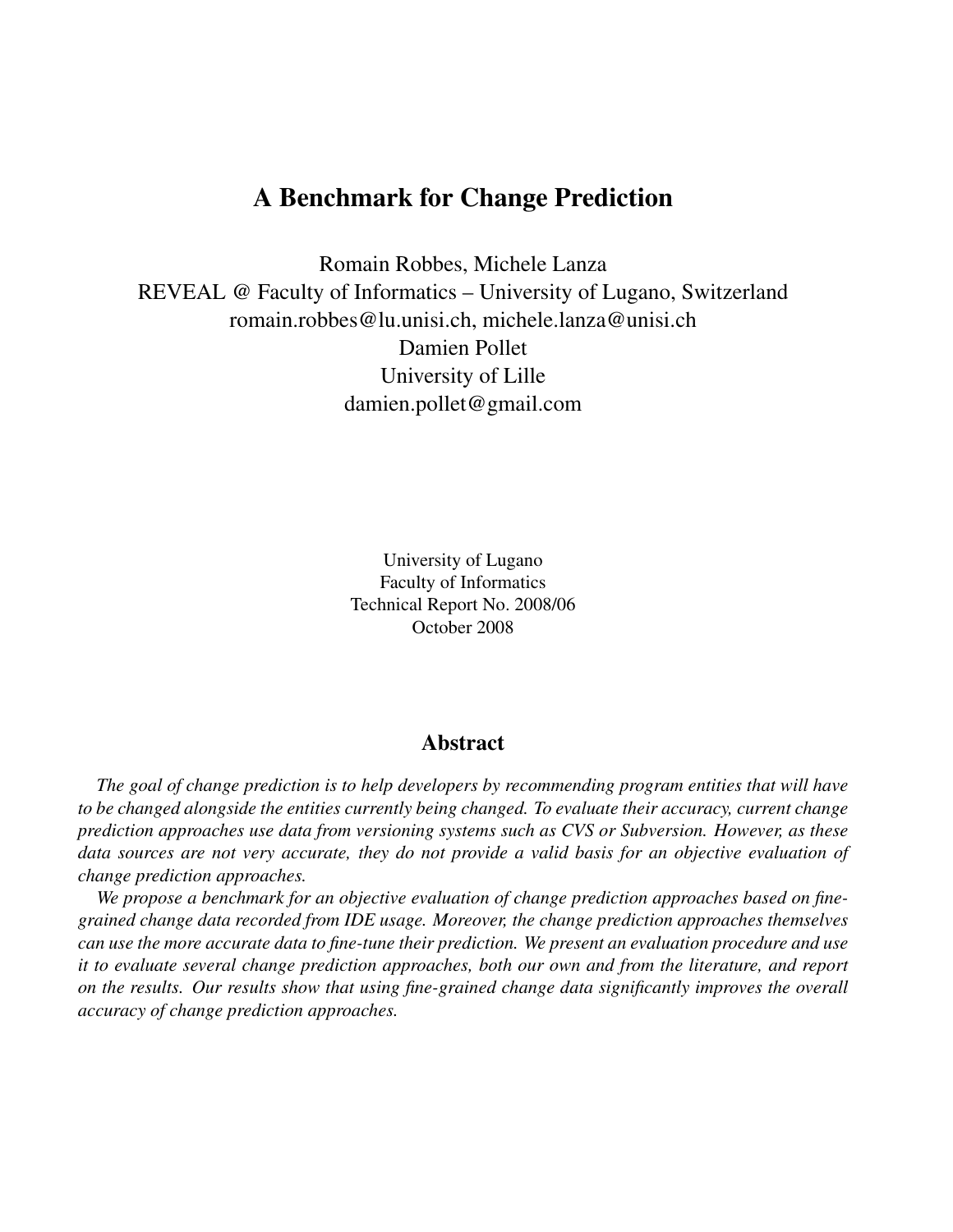# 1 Introduction

Integrated Development Environments (IDEs) such as Eclipse or VisualStudio have had a major impact on how developers see and modify code. There is a slow paradigm shift taking place, with people slowly departing from the notion that source code is equivalent to text writing [\[25\]](#page-17-0). Despite the many vi and emacs fundamentalists, developers are going towards a more "agile" view where systems are composed and continuously restructured and refactored. This is done using a plethora of tools provided by the IDE themselves, but also by third-party plugins. In the context of modern IDEs, recommender systems are gaining importance and gradually fulfilling Zeller's wish for increased "assistance" to programmers [\[28\]](#page-17-1). In his vision of future IDEs, developers in the future will be supported by many small visible and invisible IDE assistants, also known as recommenders.

Among the many recommenders that have already been built, change predictors play a prominent role. They assist developers and maintainers by recommending entities that may need to be modified alongside the entities currently being changed. Depending on the development phase, change prediction has different usages.

For *software maintenance*, change predictors recommend changes to entities that may not be obvious [\[29,](#page-17-2) [27\]](#page-17-3). In a software system, there often exist implicit or indirect relationships between entities [\[3\]](#page-16-0). If one of the entities in the relationship is changed, but not the other, subtle bugs may appear that are hard to track down.

For *forward engineering*, change predictors serve as productivity enhancing tools by easing the navigation to the entities that are going to be changed next. In this scenario, a change predictor maintains and proposes a set of entities of interest to help developers focus the programming tasks.

At the current stage, it is difficult to assess whether a predictor performs better than another one, i.e., there is a need for a benchmark with which approaches can be compared. So far, maintenancemode change prediction has been validated using the history archives of software systems as an oracle. For each transaction, the predictor proposes entities to change based on parts of the transaction. The suggestions are then compared with the remainder of the transaction. This can be considered an *ad hoc* benchmark to measure improvements, as it can be reproduced and is cheap to run, as opposed to user studies. However, during forward engineering, when the system changes at a quick pace, this approach is not satisfactory. Intuitively, it is hard to split the changes in a commit in two when there is a large number of them: A finer grained level of detail is needed. As a consequence, no satisfactory approach has been proposed, and tools adapted to the forward engineering use case are assessed through comparative studies involving developers [\[9,](#page-17-4) [23\]](#page-17-5), a labor-intensive, error-prone and imprecise process.

Having a benchmark for the second case would however be a significant help to design change recommenders. Sim *et al.* documented the effect benchmarks have on scientific communities [\[22\]](#page-17-6). Since they allow communities to easily compare their results, they tend to accelerate the research. Their advice for the software engineering community was to adopt benchmark as a practice whenever it was possible.

We present a unifying benchmark for both kinds of change prediction. The benchmark consists of a number of fine-grained development histories, where we recorded *each* change that happened to the systems while they were developed. Our detailed histories are thus unaffected by the change size problem. In a nutshell, our benchmark allows us to reproduceably *replay* entire development histories, thus providing (close to) real life benchmark data without needing to perform comparative studies. Moreover, we introduce a procedure with which change prediction approaches can be evaluated using our benchmark data, and provide a comparative evaluation of several change prediction approaches.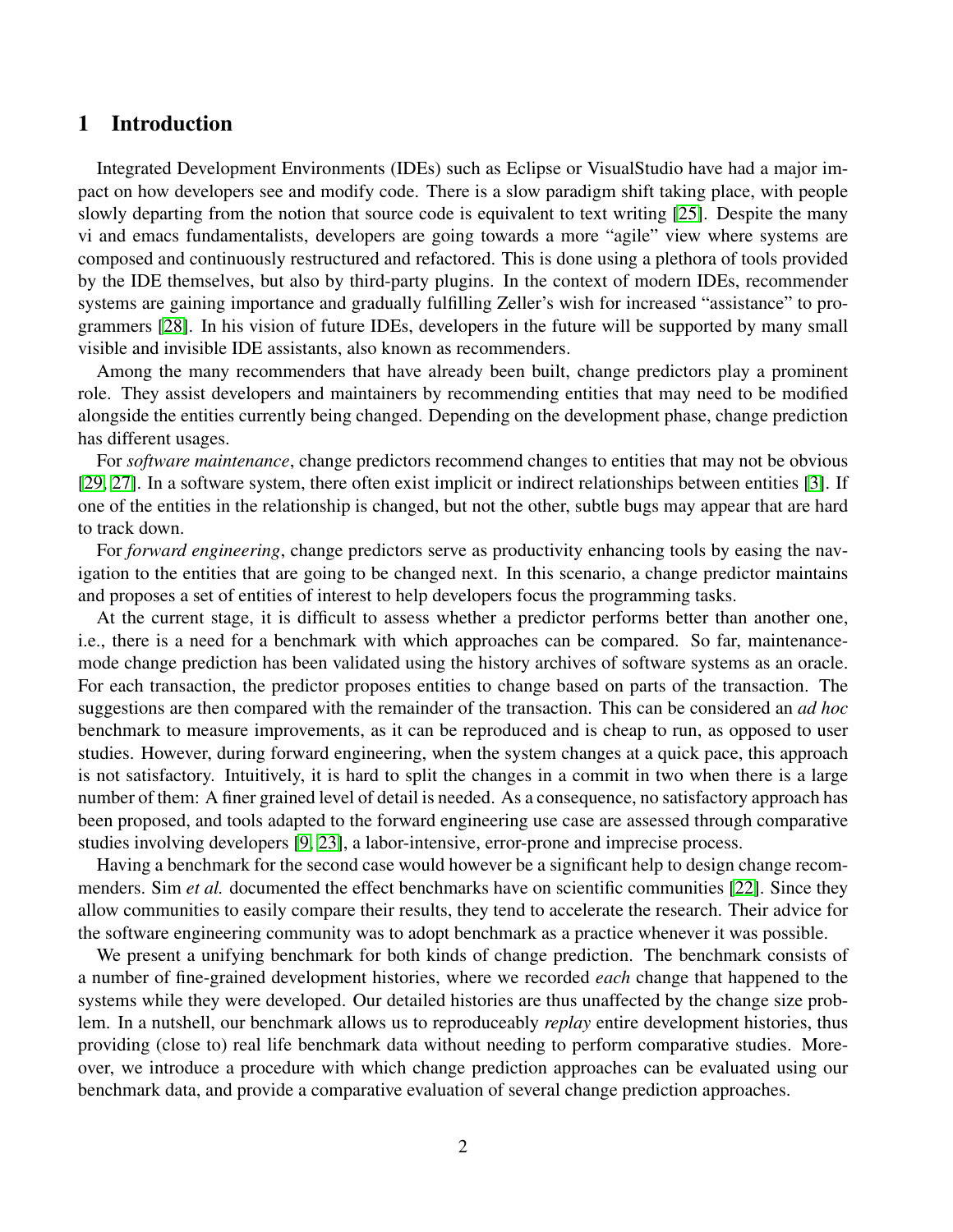Structure of the paper. Section [2](#page-2-0) describes various change prediction approaches existing in the literature in the two change prediction styles. Section [3](#page-3-0) justifies and presents our benchmark for change prediction approaches. Section [4](#page-7-0) details the approaches we evaluated with our benchmark and presents the benchmark results, which we discuss in Section [5,](#page-14-0) before concluding in Section [6.](#page-16-1)

# <span id="page-2-0"></span>2 Related Work

Several change prediction heuristics have been proposed. We find 3 major trends: *Historical* approaches, *IDE-based* approaches, and approaches relying on *Impact Analysis*.

Historical Approaches use the history of an SCM system to predict changes, primarily in a maintenance setting.

Zimmerman *et al.* [\[29\]](#page-17-2) mined the CVS history of several open-source systems to predict software changes using the heuristic that entities that changed together in the past are going to change together in the future. They reported that on some systems, there is a 64% probability that among the three suggestions given by the tool when an entity is changed, one is a location that indeed needs to be changed. Their approach works best with stable systems, where few new features are added. It is indeed impossible to predict new features from the history. Changes were predicted at the class level, but also at the function (or method) level, with better results at the class level.

Ying *et al.* employed a similar approach and mined the history of several open source projects [\[27\]](#page-17-3). They classified their recommendations by interestingness: A recommendation is obvious if two entities referencing each other are recommended, or surprising if there was no relationships between the changed entity and the recommended one. The analysis was performed at the class level. Sayyad-Shirabad *et al.* also mined the change history of a software system in the same fashion [\[20\]](#page-17-7), but stayed at the file level.

Girba also detected co-change patterns [\[4\]](#page-16-2). Thanks to his precise evolution model, he also qualified them, with qualifiers such as Shotgun Surgery, Parallel Inheritance or Parallel Semantics. He also proposed the *Yesterday's Weather* approach, which postulates that future changes will take place where the system just changed [\[5\]](#page-16-3).

IDE-based approaches. The goal of short-term, IDE-based prediction approaches is to ease the navigation to entities which are thought to be used next by the programmer. These approaches are based on IDE monitoring and predict changes from development session information rather than from transactions in an SCM system. They can thus better predict changes while new features are being built.

Mylyn [\[9\]](#page-17-4) maintains a task context consisting of entities recently modified or viewed for each task the programmer defined. It limits the number of entities the IDE displays to the most relevant, easing the navigation and modification of these entities. Mylyn uses a Degree Of Interest (DOI) model, and has been validated by assessing the impact of its usage on the edit ratio of developers, *i.e.,* the proportion of edit events with respect to navigation events in the IDE. It was shown that using Mylyn, developers spent more time editing code, and less time looking for places to edit.

Navtracks [\[23\]](#page-17-5) and Teamtracks [\[2\]](#page-16-4) both record navigation events to ease navigation of future users, and are geared towards maintainance activities. Teamtracks also features a DOI model. Navtrack's recommendations are at the file level. Teamtracks was validated with user studies, while Navtracks was validated both with a user study and also by recording the navigation of users and evaluating how often Navtracks would correctly predict their navigation paths (around 35% of the recommendations were correct).

SCM-validated Impact Analysis Approaches. Impact analysis has been performed using a variety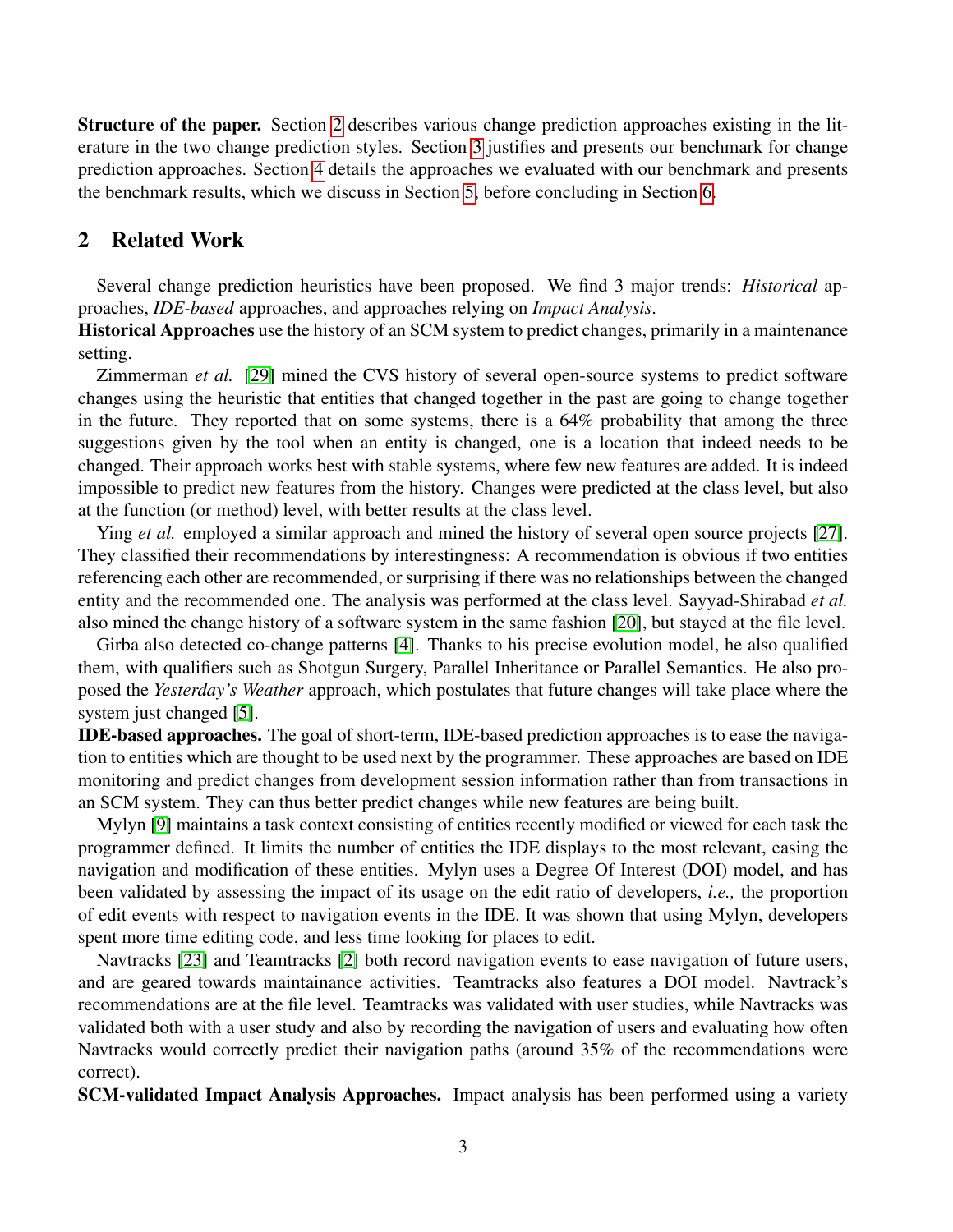of techniques; we only comment on a few. Briand *et al.* [\[1\]](#page-16-5) evaluated the effectiveness of coupling measurements to predict ripple effect changes on a 90 classes system. The results were verified by using the change data in the SCM system over 3 years. One limitation is that the coupling measures were computed only on the first version of the system, as the authors took the assumption that it would not change enough to warrant recomputing the coupling measures for each version. The system was in maintenance mode.

Wilkie and Kitchenham [\[26\]](#page-17-8) performed a similar study on another system, validating change predictions over 130 SCM transactions concerning a system of 114 classes. 44 transactions featured ripple changes. Both analyses considered coupling among classes. Also Kagdi proposed a hybrid approach merging impact analysis techniques with historical techniques [\[7\]](#page-16-6), but no results have been published yet.

Hassan and Holt have proposed an approach based on replaying the development history of projects based on their versioning system archives[\[6\]](#page-16-7). They compared several change prediction approaches over the history of several large open-source projects, and found that historical approaches have a higher precision and recall than other approaches. Similar to Zimmermann *et al.*, they observed that the GCC project has different results and hypothesize this is due to the project being in maintainance mode.

Tsantalis *et al.* change prediction approach was validated on two systems. One has 58 classes and 13 versions, while the other has 169 classes and 9 versions [\[24\]](#page-17-9).

| Project           | Duration                 | Classes | Methods | <b>Sessions</b> | Changes | Predictions | Predictions | Predictions    | Predictions    |
|-------------------|--------------------------|---------|---------|-----------------|---------|-------------|-------------|----------------|----------------|
|                   | (days)                   |         |         |                 |         | Classes     | Methods     | Classes (Init) | Methods (Init) |
| Spyware           | 1095                     | 697     | 11797   | 496             | 23227   | 6966        | 12937       | 4937           | 6246           |
| Software Animator | 62                       | 605     | 2633    | 133             | 15723   | 3229        | 8867        | 1784           | 2249           |
| Project X         | 98                       | 673     | 3908    | 125             | 5513    | 2100        | 3981        | 1424           | 1743           |
| Project A         | −                        | 17      | 228     | 17              | 903     | 259         | 670         | 126            | 236            |
| Project B         | $\mathbf{r}$             | 35      | 340     | 19              | 1595    | 524         | 1174        | 210            | 298            |
| Project C         | 8                        | 20      | 260     | 19              | 757     | 215         | 538         | 151            | 251            |
| Project D         | 12                       | 15      | 142     | 17              | 511     | 137         | 296         | 122            | 156            |
| Project E         | $\overline{ }$           | 10      | 159     | 22              | 597     | 175         | 376         | 148            | 238            |
| Project F         | ⇁                        | 50      | 454     | 22              | 1326    | 425         | 946         | 258            | 369            |
| Total             | $\overline{\phantom{a}}$ |         | ٠       | ۰               | 50152   | 14030       | 29785       | 9160           | 11786          |

#### <span id="page-3-1"></span>**Table 1. Development histories in the benchmark.**

### <span id="page-3-0"></span>3 A Benchmark for Change Prediction

In Section [2](#page-2-0) we have listed a number of change prediction approaches that have been evaluated with data obtained either by mining the repositories of software configuration management (SCM) systems, such as CVS or SubVersion, or by tracking what happens within the IDE as a developer is programming. We argue that such evaluations suffer from two major problems:

1. *SCM data is inaccurate.* The data obtained by mining SCM repositories is potentially inaccurate: Some SCM transactions represent patch applications rather than developments and cannot be used by change predictions. Other transactions are simply too large to extract useful information. Also, in an SCM system transaction, there is no way to know which entity was changed first, *i.e.,* the chronological order the changes is lost.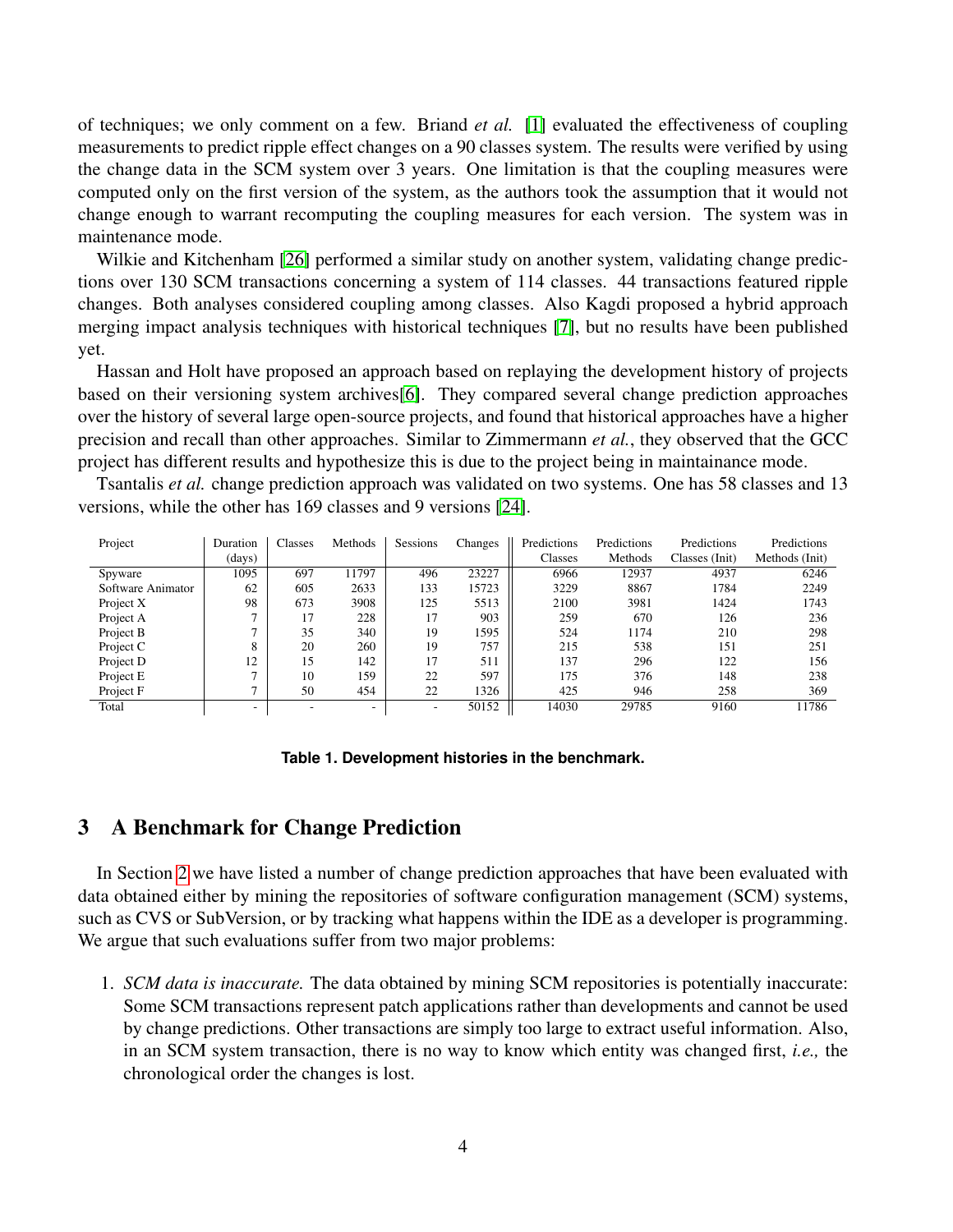2. *IDE data is shallow.* Approaches such as Mylyn, Navtracks and Teamtracks do not have a fully reified model of changes, *i.e.,* these tools know *where* in the system something has changed, and *what* a developer is currently looking at, but they do not model *how* a piece of the system is being modified. They thus only have shallow data at their disposition, and rely on human-controlled experiments to assess their performance. While these experiments can be used to validate the overall effectiveness of a tool, they are very expensive to perform, are not suited for incremental improvements of the tools, and most of all the experiments are not repeatable.

By contrast, we propose an approach which takes the best of the two worlds: we record the exact sequence of changes that happened in a project; we even record the time stamps and the exact contents of the changes, as we dispose of a fully reified model of changes. Put simply, we do not lose *anything* about the changes that concern a system.

Our approach, named change-based software evolution (CBSE)[\[18\]](#page-17-10) has previosuly been used to support program comprehension[\[14\]](#page-17-11), and forward engineering [\[15,](#page-17-12) [16\]](#page-17-13). We implemented our approach as the Spyware tool platform [\[17\]](#page-17-14), an IDE plugin that records and reifies all changes *as they happen*, and stores them in a change-based software repository. Of note, our recording is non-instrusive, Spyware silently records the data without disturbing the user.

#### 3.1 Data Corpus

We selected the following development histories as benchmark data:

- SpyWare, our prototype, monitored over a period of three years, constitutes the largest data set. The system has currently around 25,000 lines of code in ca. 700 classes. We recorded close to 25,000 changes so far.
- A Java project developed over 3 months, the Software Animator. In this case, we used our Java implementation of Spyware, an Eclipse plugin called EclipseEye[\[21\]](#page-17-15), which however does not support the recording of usage histories.
- Nine one-week small student projects with sizes ranging from 15 to 40 classes, with which we tested the accuracy of approaches on limited data. These development histories test wether an approach can adapt quickly at the beginning of a fast-evolving project.
- A professional Smalltalk project tracked ca. 4 months.

The characteristics of each project are detailed in Table [1,](#page-3-1) namely the duration and size of each project (in term of classes, methods, number of changes and sessions), as well as the number of times the predictor was tested for each project, in four categories: overall class prediction, overall method prediction, and class and method prediction at the start of sessions only (this last point is explained in Section [3.3\)](#page-5-0).

#### 3.2 Benchmarking Procedure

During each run, we test the accuracy of a change prediction algorithm over a program's history, by processing each change one by one. We first ask the algorithm for its guess of what will change next,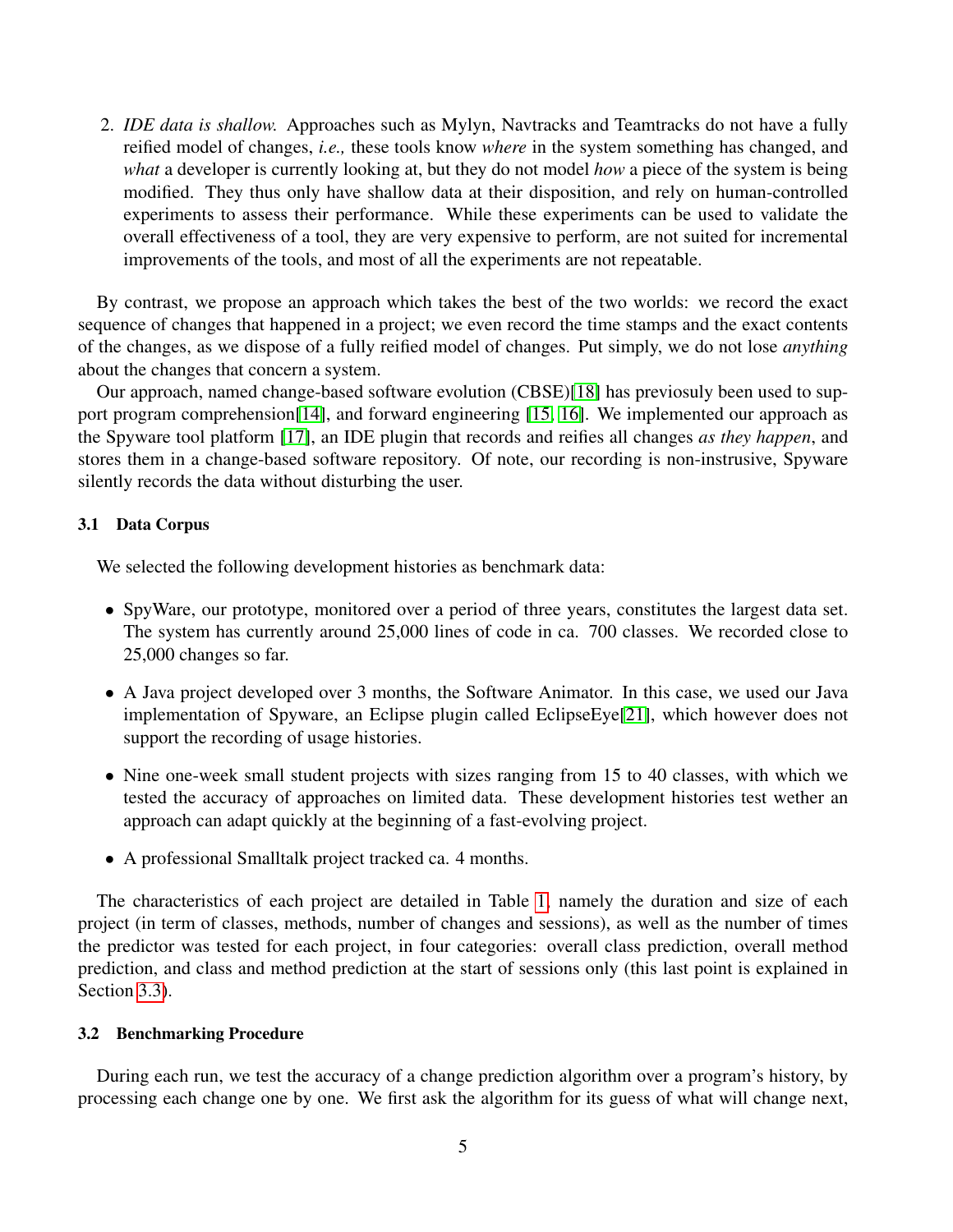evaluate that guess compared to the actual change, and then pass that change to update its representation of the program's state and its evolution.

Some changes are directly submitted to the prediction engine without asking it to guess the changes first. They are still processed, since the engine must have an accurate representation of the program. These are (1) changes that create new entities, since one cannot predict anything for them, (2) repeated changes, *i.e.,* if a change affects the same entity than the previous one, it is skipped, and (3) refactorings or other automated code transformations.

```
Input: History: Change history used
Predictor: Change predictor to test
Output: Results: benchmark results
Results = makeResultSet();
foreach Session S in ChangeHistory do
   storeSessionInfo(S, result);
   testableChanges = filterTestableChanges(S); foreach Change ch in S do
      if includes(testableChanges,ch) then
          predictions = predict(Predictor);nbPred = size(predctions);oracle = nextElements(testable Changes, nbPred);storeResult(results, predictions, oracle);
       end
      processChange(Predictor, ch);
   end
   return Results
end
```
Algorithm 1: Benchmark result collection

The pseudo-code of our algorithm is shown in Algorithm [1.](#page-5-1) It runs on two levels at once, asking the predictor to predict the next changing class and the next changing method. When a method changes, the predictor is first asked to guess the class the method belongs to. Then it is asked to guess the actual method. When a class definition changes, the predictor is only tested at the class level. This algorithm does not evaluate the results, but merely stores them along with the actual next changing entities, allowing them to be evaluated later on in a variety of ways. To allow a finer characterization of the results, we also store several session metrics, namely the number of (a) changes in the session, (b) methods additions, (c) methods modifications (changes to an already existing method), (d) class additions, and (e) class modifications.

#### <span id="page-5-0"></span>3.3 Evaluating Prediction Performance

With these results stored, we can evaluate them in a variety of ways. All of them share the same performance measurement, but applied to a different set of predictions. Given a set of predictions, we use Algorithm [2](#page-5-2) to return an accuracy score.

<span id="page-5-2"></span>Given a list of  $n$  predictions, the algorithm compares them to the next  $n$  entities that changed, and sets the accuracy of the algorithm as the fraction of correct predictions over the number of predictions.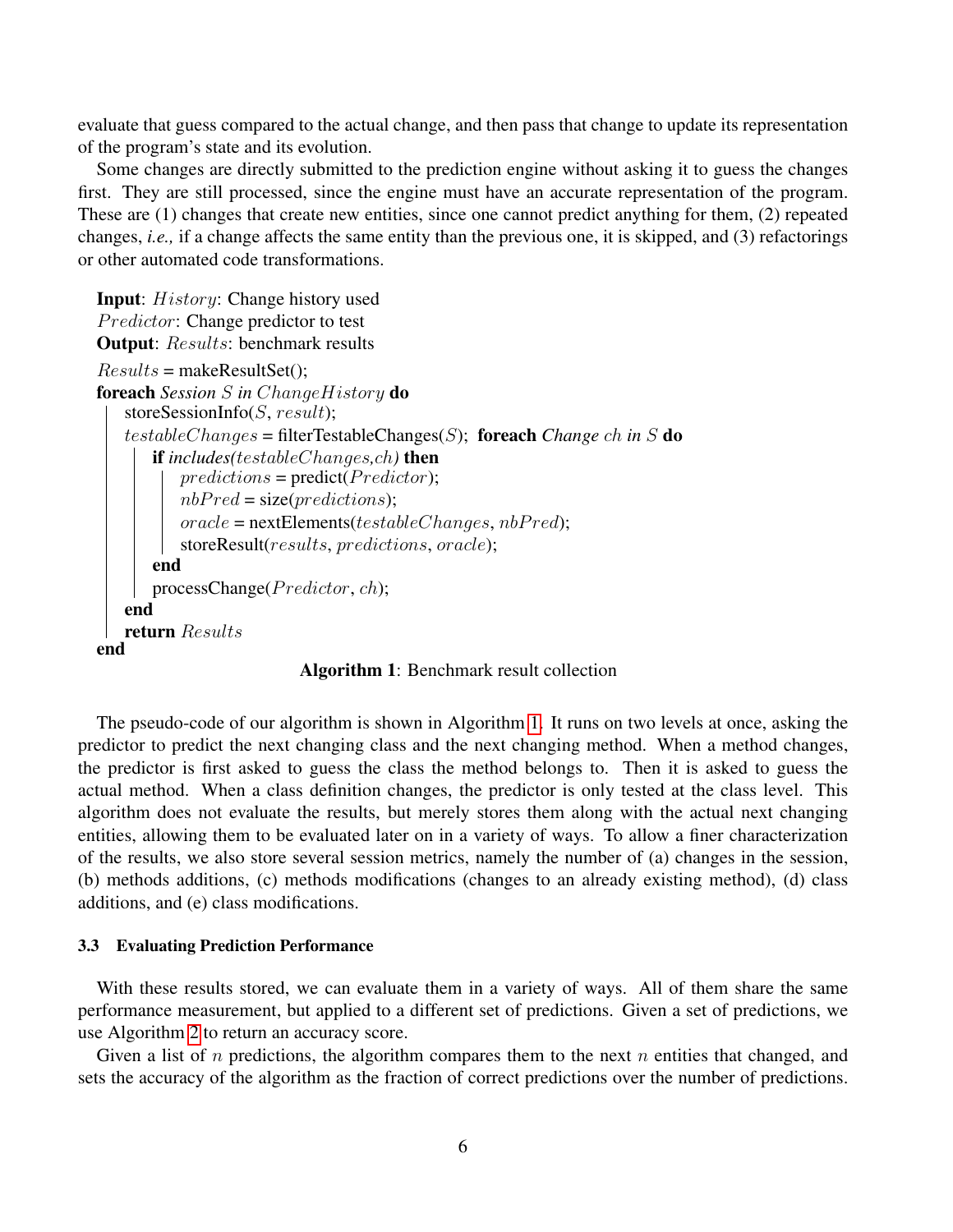Input: Results: Benchmark results Depth: Number of predictions to evaluate **Output:** Score: Accuracy Score

```
accuracy = 0;attempts = size(results);foreach Attempt att in attemps do
   predictions = getPredictions(att, Depth);oracles = getOracles(oracles, Depth);predicted = predictions \cap oracles;accuracy = accuracy + (size(predicted) / size(predictions);end
Score = accuracy / attempts;return Score
```
### Algorithm 2: Benchmark result evaluation

In the case where less than n entities changed afterwards  $(m)$ , only the m first predictions are taken into account.

Accuracy vs. Prediction and Recall. Change prediction approaches that use SCM data are often evaluated using precision and recall. We found however that our data does not fit naturally with such measurements, because while recorded changes are sequential, some development actions can be performed in any order to a certain extent: If a developer has to change three methods A, B, and C, he can do so in any order he wants. To account for this parallelism, we do not just test for the prediction of the next change, but for the immediate sequence changes with length  $n$ . Defining precision and recall for the prediction set and the set of the actual changes would make both measures have the same value. This does not fit the normal precision and recall measures which vary in inverse proportion to each other. Intuitively, approaches with a high recall make a greater number of predictions, while approaches with a higher precision make less predictions, which are more accurate. Since we fix the number of predictions to a certain size  $n$ , we use one single accuracy measure.

We measure the following types of accuracy:

- Coarse-grained accuracy (C) measures the ability to predict the classes where changes will occur.
- Fine-grained accuracy (M) measures the ability to predict the methods where changes will occur.
- Initial accuracy (I) measures how well a predictor adapts itself to a changing context both for classes and methods. To evaluate how fast a change predictor reacts to a changing context, we measure its accuracy of each predictor on only the first changes of each session. These feature the highest probability that a new feature is started or continued. We thus measure the accuracy of the 20 first changes of each session.

How the read the results. In the next section we measure the accuracy of a number of approaches using the previously presented benchmark. We present the results in tables following the format of the sample Table [2.](#page-7-1)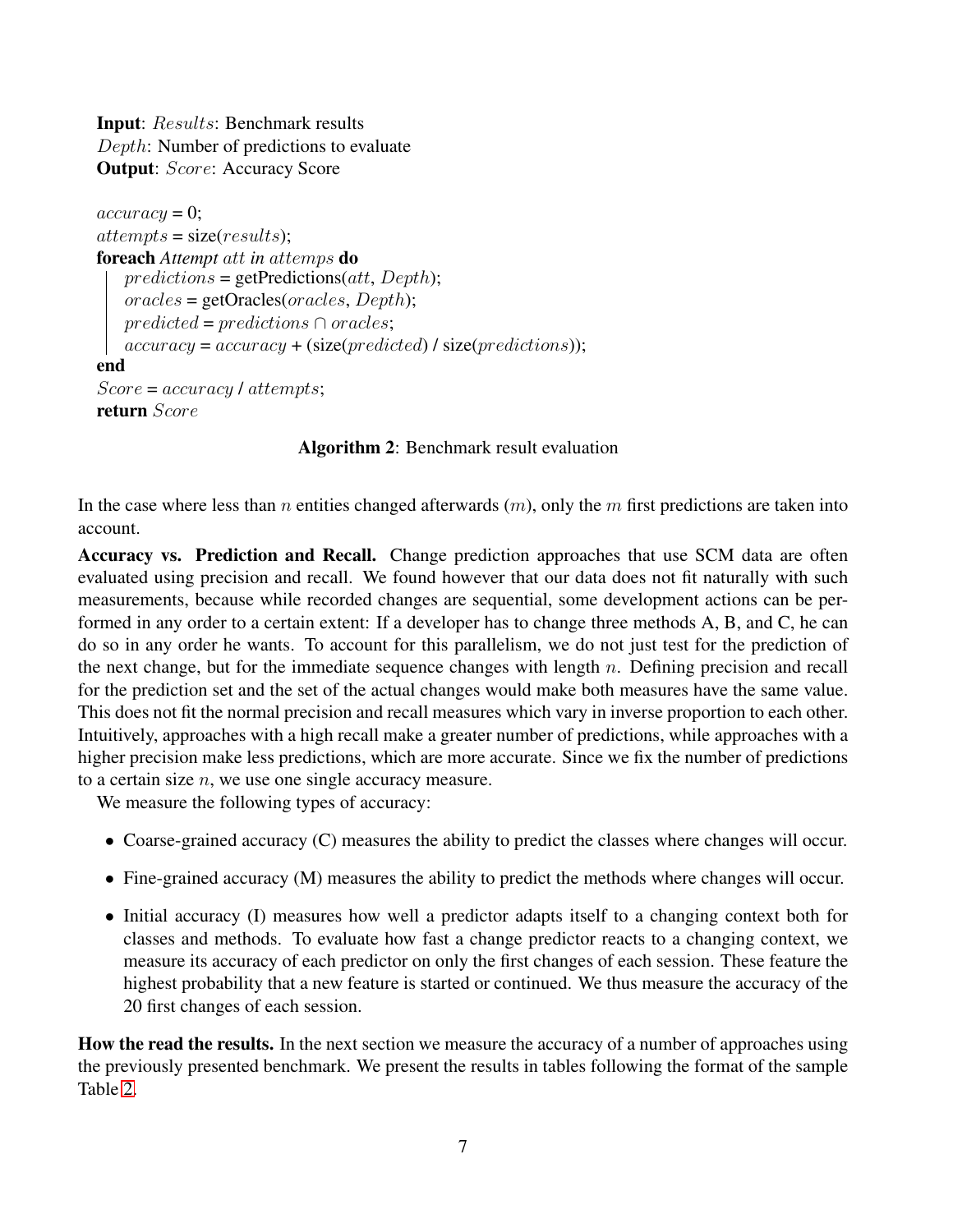|                                                                                                                      |  |  |  | ProjectC5 C7 C9   M5 M7 M9   CI7 MI7 |    |
|----------------------------------------------------------------------------------------------------------------------|--|--|--|--------------------------------------|----|
|                                                                                                                      |  |  |  |                                      |    |
|                                                                                                                      |  |  |  |                                      |    |
|                                                                                                                      |  |  |  |                                      |    |
| 8W 20 42 32 23 32 98 67 45<br>A-F 30 42 32 23 32 98 67 45<br>SA 40 42 32 23 32 98 67 45<br>X 50 42 32 23 32 98 67 45 |  |  |  |                                      |    |
| AVG                                                                                                                  |  |  |  | 37 42 32 23 32 98 67                 | 45 |

<span id="page-7-1"></span>**Table 2. Sample results for an algorithm**

For each of the projects (occupying the rows) we compute the coarse-grained (C5, C7, C9), the finegrained (M5, M7, M9) and the initial accuracy for classes (CI7) and for methods (MI7). The digits (5,7,9) indicate the length of the prediction and validation set, *e.g.,* M7 means that we measure the accuracy of change prediction for a sequence of method changes of length 7.

How are the numbers to be understood? For example, in the C5 column we measure the coarsegrained accuracy of one of the approaches. The '20' in the Spyware (SW) row means that when it comes to predicting the next 5 classes that will be changed, the fictive predictor evaluated in Table [2](#page-7-1) is guessing correctly in 20% of the cases. In the case of the small student projects (row A-F) the values indicate how the predictors perform on very small sets of data. The Software Animator (SA) row indicates how the predictors perform on Java systems, while the second last row (X) indicates how the predictors perform on a system built around a large web framework. The bottom row contains the weighted average value accuracy for each type of prediction. The average is weighted with the number of changes of each of the benchmark systems. This means that the longest history, the one of Spyware, plays a major role, and that one should not expect arithmetic averages in the last row.

### <span id="page-7-0"></span>4 Results

In this section we detail the evaluation of a number of change prediction approaches using our benchmark. We reproduced approaches presented in the literature and also implemented now approaches ourselves. In the case of reproduced approaches, we mention the eventual limitations of our reproduction and the assumptions we make. This is followed by the results of each approach and a brief discussion.

We start with a few general remarks. First, the larger the number of matches considered, the higher the accuracy. This is not surprising. One must however limit the number of entities proposed, since proposing too many entities is useless. One can always have 100% accuracy by proposing all the entities in the project. This is why we limited ourselves to  $7+2$  entities, thus keeping a shortlist of entities, these having still a reasonable probability of being the next ones. This number is estimated to be the number of items that humans can keep in short-term memory [\[12\]](#page-17-16).

Also, all the algorithms follow roughly the same trends accross projects. The smaller projects (A-F) have a higher accuracy, which is to be expected since there are less entities to choose from, hence a higher probability to pick the correct ones. The software animator (SA) project has a higher accuracy than SpyWare (SW), since it is also smaller. The project with the least accuracy overall is project X. Its development is constituted of a variety of smaller tasks and features frequent switching between these tasks. These parts are loosely related, hence the history of the project is only partially useful.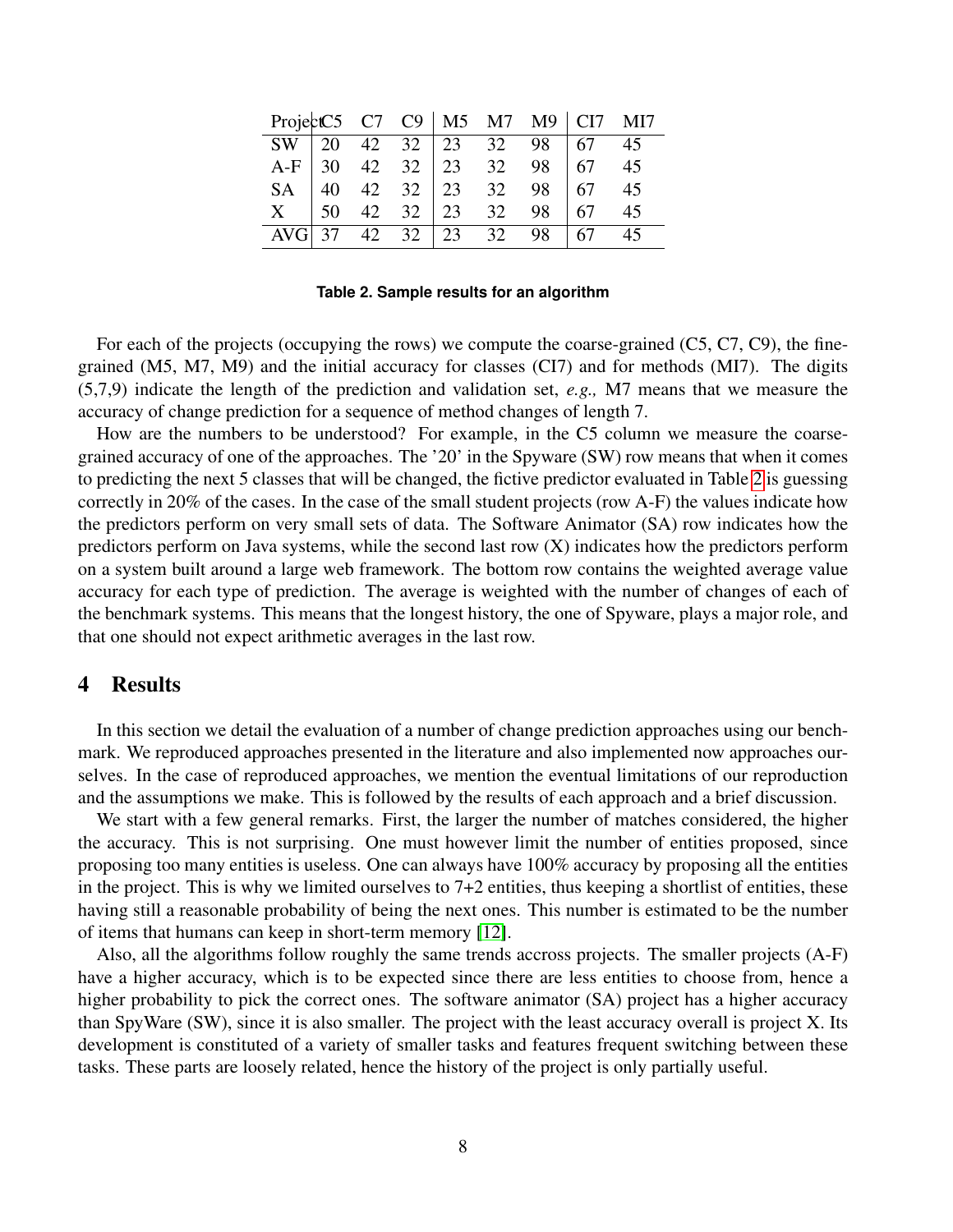#### 4.1 Association Rules Mining

Description. This is the approach employed by Zimmermann *et al.* [\[29\]](#page-17-2), and by Ying *et al.* [\[27\]](#page-17-3). Like Zimmermann's approach, our version supports incremental updating of the dataset to better fit incremental development. The alternative would be to analyse all the history at once, using two-thirds of the data as a training set to predict the other third. This does however not fit a real-life setting. As the approach uses SCM transactions, we make the assumption that one session corresponds to one commit in the versioning system.

When processing each change in the session, it is added to the transaction that is being built. When looking for association rules, we use the context of the 5 preceding changes. We mine for rules with 1 to 5 antecedent entities, and return the ones with the highest support in the previous transactions in the history. Like in Zimmermann's approach, we only look for single-consequent rules.

| Project   C5 C7 C9   M5 M7 M9   C17 M17 |                                                                                                                 |  |  |  |  |
|-----------------------------------------|-----------------------------------------------------------------------------------------------------------------|--|--|--|--|
| SW -                                    | 13.0 15.5 17.5   2.7 2.9 3.1   17.2 4.1                                                                         |  |  |  |  |
| $A-F$                                   | 27.3 32.0 37.1   3.3 3.7 4.0   34.7 5.5                                                                         |  |  |  |  |
| SA.                                     | 16.1 19.3 21.9   4.5 5.4 6.2   21.7 6.4                                                                         |  |  |  |  |
| $\mathbf{X}$                            | $\begin{array}{ c c c c c c c c c } \hline 6.0 & 7.4 & 8.4 & 2.1 & 2.2 & 2.2 & 7.9 & 3.7 \\ \hline \end{array}$ |  |  |  |  |
| AVG                                     | 14.4 17.2 19.6   3.1 3.5 3.9   18.5 4.6                                                                         |  |  |  |  |

#### <span id="page-8-0"></span>**Table 3. Results for Association Rules Mining**

Results. Association rule mining serves as our baseline. As Table [3](#page-8-0) shows, the results are relatively accurate for class-level predictions, but much lower for method-level predictions. The results are in the range of those reported by Zimmermann *et al.* [\[29\]](#page-17-2). They cite that for the GCC case study which was under active development, the precision of their method was only around 4%. Our results for methodlevel accuracy are in the low single-digit range as well.

The main drawback of the approach is that it does not take into account changes in the current session. If entities are created during it, as is the case during active development, prediction based on previous transactions is impossible. To address this, we incrementally build a transaction containing the changes in the current session and mine it as well as the previous transactions.

|  |  | Project C5 C7 C9   M5 M7 M9   CI7 MI7                                           |  |  |
|--|--|---------------------------------------------------------------------------------|--|--|
|  |  | $SW$ 30.0 36.1 40.8 13.7 16.2 18.4 40.0 23.1                                    |  |  |
|  |  | A-F   39.7 45.6 52.2   12.4 14.9 16.6   50.6 23.4                               |  |  |
|  |  | SA 28.0 34.1 39.5 14.2 17.7 20.9 39.4 24.0                                      |  |  |
|  |  | $X = \begin{bmatrix} 24.4 & 29.6 & 33.7 \end{bmatrix}$ 14.3 17.3 20.2 31.5 31.1 |  |  |
|  |  | AVG 29.9 35.8 40.8 13.7 16.6 19.0 39.7 24.5                                     |  |  |

#### <span id="page-8-1"></span>**Table 4. Results for Enhanced Association Rules Mining**

The results of this simple addition are shown in Table [4.](#page-8-1) The prediction accuracy at the class-level and the method-level is higher, but the method-level acccuracy is much higher. Incrementally building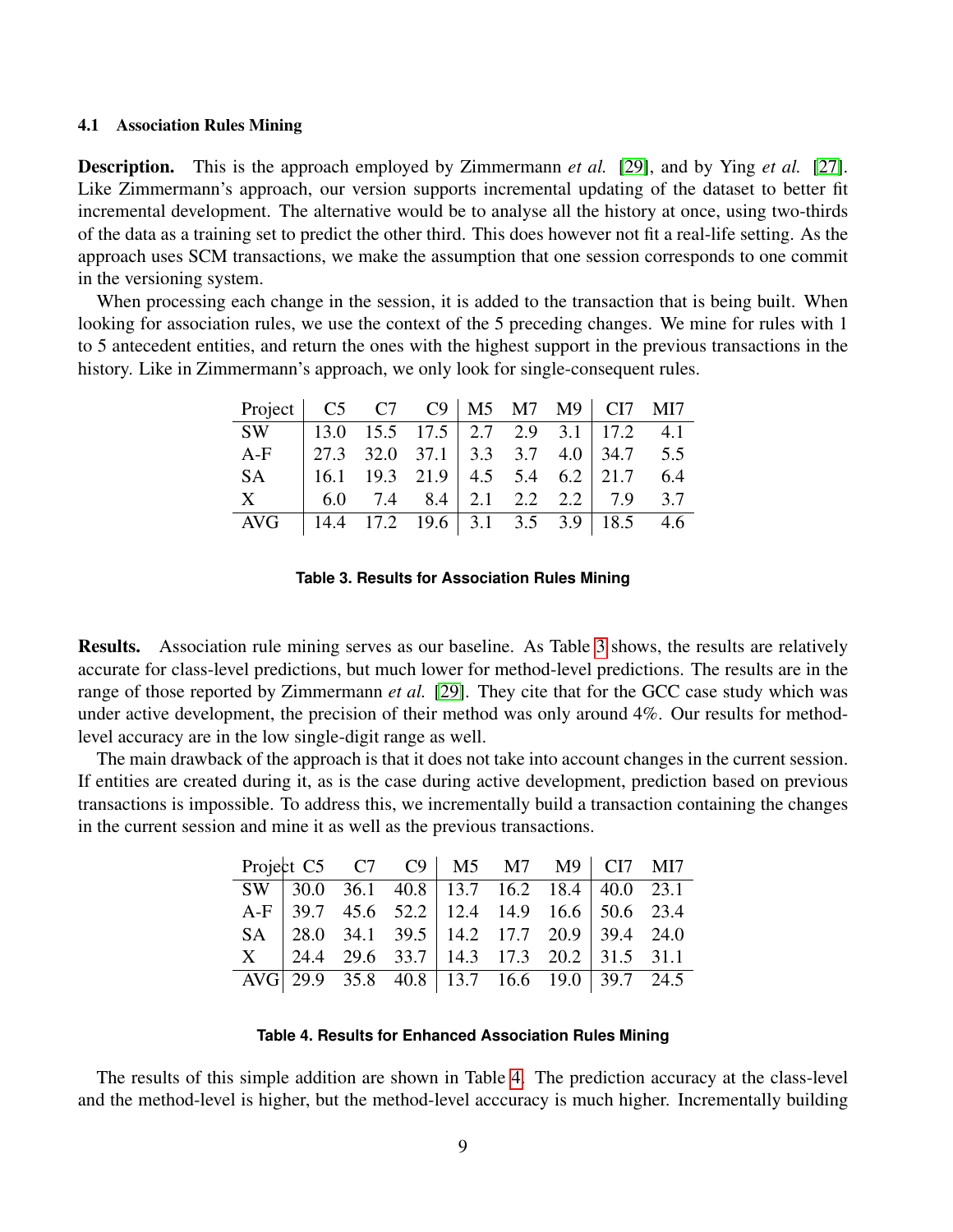the current session, and mining it allows us to quickly incorporate new entities which have been created in the current session, something that the default approach of Zimmermann does not support. Of note, the algorithm is more precise at the beginning of the session than at the end, because the current session has less entities to propose at the beginning of the session. Towards the end of the session, there are more possible proposals, hence the approach loses its accuracy. In the following, we compare other approaches with enhanced association rule mining, as it is a fairer comparison since it takes into account entities created during the session.

#### 4.2 Degree of Interest

Description. Mylyn maintains a degree-of-interest model [\[8\]](#page-16-8) for entities which have been recently changed and edited. We implemented the same algorithm, with the following limitations:

- The original algorithm takes into account navigation data in addition to change data. Since we have recorded navigation data only on a fraction of the history, we do not consider it. We make the assumption that navigation data is not essential in predicting future change. Of course, one will probably navigate to the entity he wants to change before changing it, but this is hardly a useful recommendation.
- Another limitation is that more recent versions of the algorithm [\[9\]](#page-17-4) maintain several degrees of interests based on manually delimited tasks. The tasks are then recalled by the developer. We do not consider separate tasks. The closest approximation of that for us is to assume that a task corresponds to a session, maintain a degree-of-interest model for each session, and reuse the one most related to the entity at hand.

|  | Project C5 C7 C9   M5 M7 M9   CI7 MI7             |  |  |  |
|--|---------------------------------------------------|--|--|--|
|  | SW 16.1 21.0 25.7 10.2 12.8 14.8 20.1 12.5        |  |  |  |
|  | A-F   52.0 60.2 67.0   16.6 20.7 23.3   57.8 20.2 |  |  |  |
|  | SA 22.4 29.8 35.5 21.2 26.9 31.0 29.7 25.2        |  |  |  |
|  | $X$   15.5 19.5 22.0   6.1 7.4 8.2   17.1 6.5     |  |  |  |
|  | AVG 21.9 27.6 32.5 13.2 16.6 19.1 25.7 14.9       |  |  |  |

Results. We expected the degree of interest to perform quite well and found the results to be below our expectations. At the class level, it is less precise than association-rule mining. At the method level, it has roughly the same accuracy. The accuracy drops sharply with project X, whose development involved continuous task switching. Since the degree-of-interest needs time to adapt to changing conditions, such sharp changes lowers its performance. Indeed, the best accuracy is attained when the algorithm has more time to adapt. One indicator of this is that the algorithm's accuracy at the beginning of the session is lower than the average accuracy. The algorithm also performs well to predict classes in projects A-F, since their size is limited. It nevertheless shows limitations on the same project to predict methods given the very short-term nature of the projects (only a week).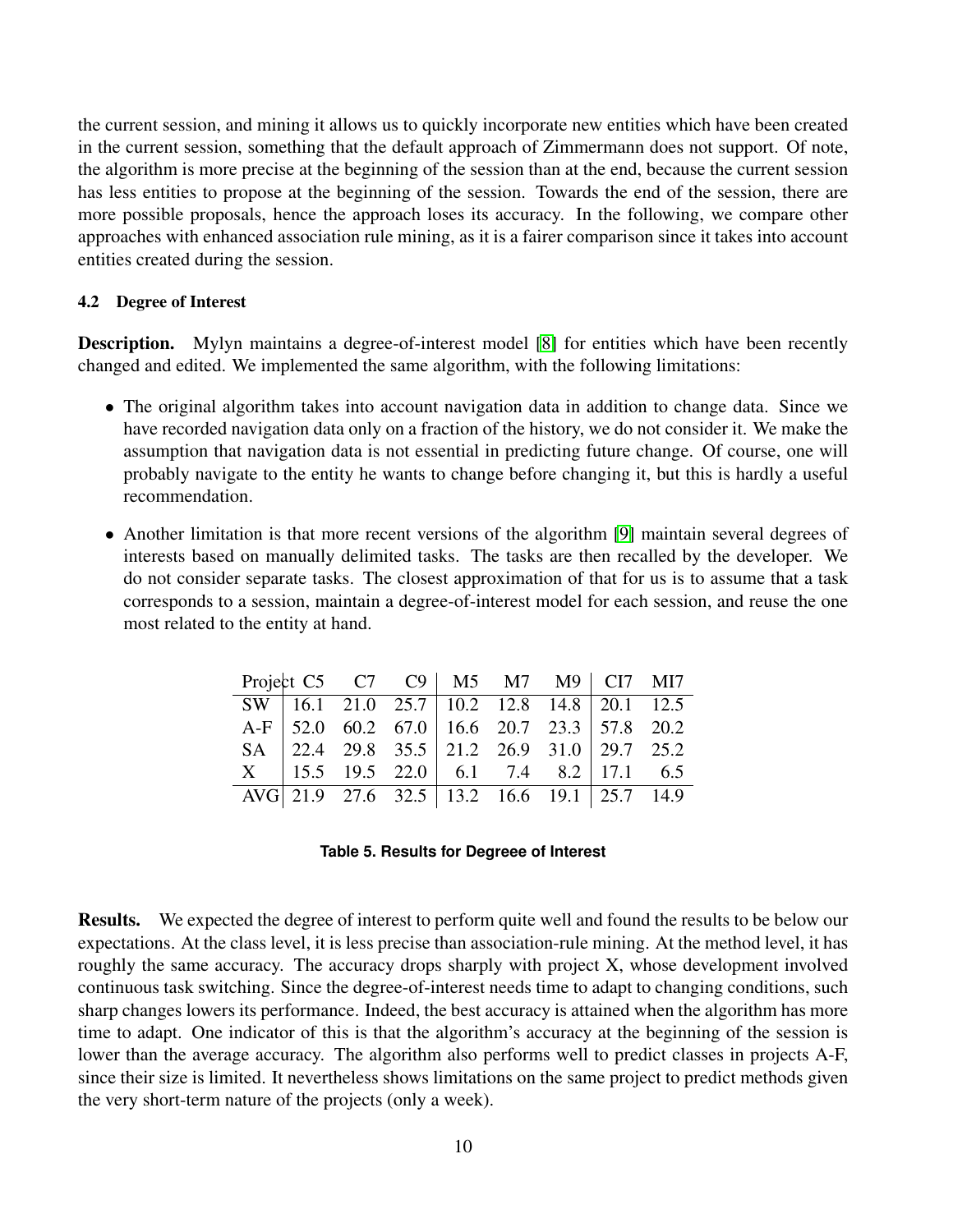#### 4.3 Coupling-based

**Description.** Briand *et al.* found that several coupling measures were good predictors of changes [\[1\]](#page-16-5).

We chose to run our measure with the PIM coupling metric, one of the best predictors found by Briand *et al.*. PIM is a count of the number of methods invocations of an entity A to an entity B. In the case of classes, this measure is aggregated between all the methods in the corresponding two classes.

To work well, the coupling-based approach needs to have access to all the code base of the system and the call relationships in it. With respect to this requirement, our benchmark suffers from a number of limitations:

- We could not run this test on project SA, since our Java parser is currently not fine-grained enough to parse method calls.
- We also do not include the results of Project X. Unfortunately, project X was already under development when we started recording its evolution, which would make the comparison unfair.
- One last limitation is that the Smalltalk systems do not have any type information, due to the dynamically typed nature of Smalltalk. While we can make use of a type inference engine to infer a certain portion of the types, it does make our PIM measure slightly less accurate.

|              |  | Project C5 C7 C9   M5 M7 M9   CI7 M17       |  |  |
|--------------|--|---------------------------------------------|--|--|
|              |  | SW 21.0 26.2 30.6 9.7 11.8 13.3 25.3 11.2   |  |  |
|              |  | A-F 21.3 28.0 34.0 10.8 14.1 16.6 29.9 15.7 |  |  |
| <b>SA</b>    |  |                                             |  |  |
| $\mathbf{X}$ |  |                                             |  |  |
|              |  | AVG* 21.0 26.6 31.3 9.9 12.3 14.0 26.1 12.1 |  |  |

#### <span id="page-10-0"></span>**Table 6. Results for Coupling with PIM**

Results. As we see in Table [6,](#page-10-0) comparing with the other approaches is difficult since part of the data is missing. On the available data, we see that the coupling approach performs worse at the method level than Association Rules Mining and Degree of Interest. At the class level, results are less clear: The approach performs worse than association rules, while the degree of interest performs significantly better on projects A-F, but is outperformed at the class level.

Overall, we share the conclusions of Hassan and Holt [\[6\]](#page-16-7): Coupling approaches have a lower accuracy than history-based ones such as association rule mining. The comparison with degree of interest somewhat confirms this, although it was outperformed in one instance.

#### 4.4 Association Rules with Time Coupling

**Description.** In previous work [\[19\]](#page-17-17) we observed that a fine-grained measure of logical coupling was able to predict logical coupling with less data. We therefore used this coupling measurement instead of the classical one to see if it was able to better predict changes with association-rule mining. When mining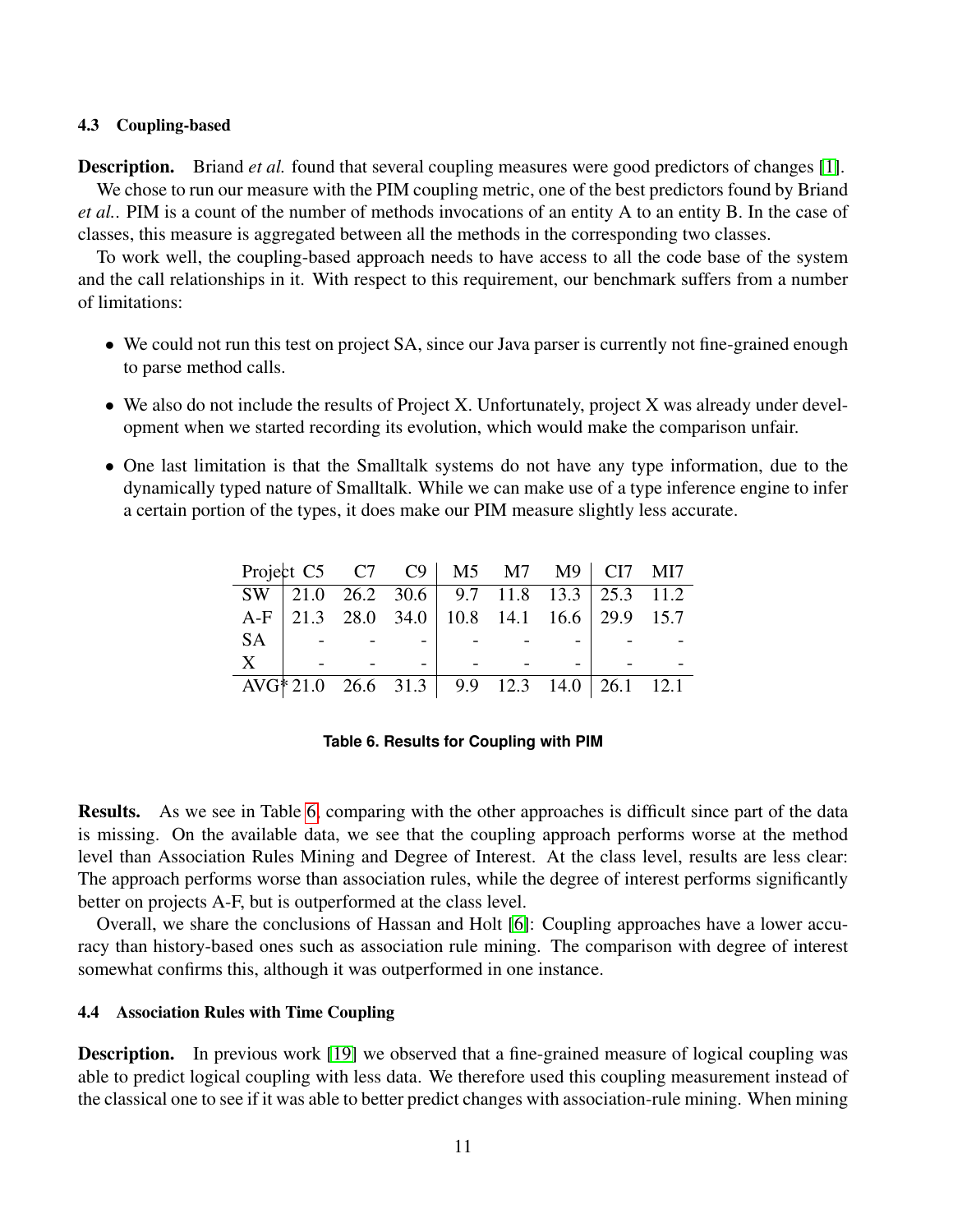for rules, instead of simply couting the occurrences of each rule in the history, we factor a measure of time coupling. Time coupling measures how closely in a session two entities changed. Entities changing very closely together will have a higher time coupling value than two entities changing at the beginning and at the end of a development session.

| Project C5 C7 C9   M5 M7 M9   CI7 MI7       |  |                                                                                 |  |  |  |
|---------------------------------------------|--|---------------------------------------------------------------------------------|--|--|--|
|                                             |  | SW 30.1 36.0 40.6 13.2 16.0 18.3 38.0 21.4                                      |  |  |  |
| A-F 37.0 43.6 50.8 14.6 17.3 19.3 45.7 23.3 |  |                                                                                 |  |  |  |
|                                             |  | SA 25.6 31.0 35.7 17.2 20.7 23.7 33.0 23.1                                      |  |  |  |
|                                             |  | $X = \begin{bmatrix} 23.8 & 29.0 & 33.2 \end{bmatrix}$ 10.8 14.6 17.6 29.9 25.9 |  |  |  |
| AVG 29.0 34.7 39.7 14.0 17.2 19.7 36.6 22.6 |  |                                                                                 |  |  |  |

#### <span id="page-11-0"></span>**Table 7. Results for Association Rules with Time Coupling**

Results. As we see in Table [7,](#page-11-0) our results are mixed. The prediction accuracy is slightly lower that Enhanced Association Rules Mining for class-level predictions, and slightly better for method-level predictions, each time by around one percentage point. It is encouraging that the method prediction is increased, since it is arguably the most useful measure: Precise indications are better than coarser ones. We hope to improve this alternative coupling measure in the future.

#### 4.5 HITS

**Description.** The HITS algorithm [\[10\]](#page-17-18) is similar to Google's PageRank [\[11\]](#page-17-19). It gives a hub and an authority (or sink) value to all nodes in a directed graph. Good hub nodes (or web pages) point to many good authority nodes, and good authorities are referred to by many good hubs. While PageRank works on hyperlinked web pages, we build a graph from classes and methods, linking them according to containment and message sends. The predictor has two variants, respectively recommending the best hubs or the best sinks, in the graph generated from the most recent changes. We maintain this graph for the entities and the calls defined in the 50 latest changes.

| Project C5 C7 C9   M5 M7 M9   CI7 MI7                           |                                                   |  |  |  |
|-----------------------------------------------------------------|---------------------------------------------------|--|--|--|
|                                                                 | SW 40.8 48.8 55.8 15.9 17.1 17.9 48.3 17.2        |  |  |  |
|                                                                 | A-F   44.7 55.7 65.1   20.9 23.5 25.2   57.6 22.6 |  |  |  |
|                                                                 | SA   55.4 71.5 85.7   31.3 35.6 38.9   73.6 33.0  |  |  |  |
|                                                                 | $X$   30.4 33.7 36.7   7.7 8.4 8.8   32.4 8.6     |  |  |  |
| $\overline{\text{AVG}}$ 43.1 52.6 61.0 19.2 21.4 22.8 51.8 19.6 |                                                   |  |  |  |

#### **Table 8. Results for Hits, best hubs**

Results. The HITS algorithm proved to be the highest performer overall since it has a significantly higher method-level accuracy overall. We tested two variants, the first one returning the best hubs in the HITS graph, and the second returning the best sinks. As with the degree-of-interest, HITS tends to be more precise towards the end of a session. We need to investigate ways to make the algorithm adapt faster to new contexts.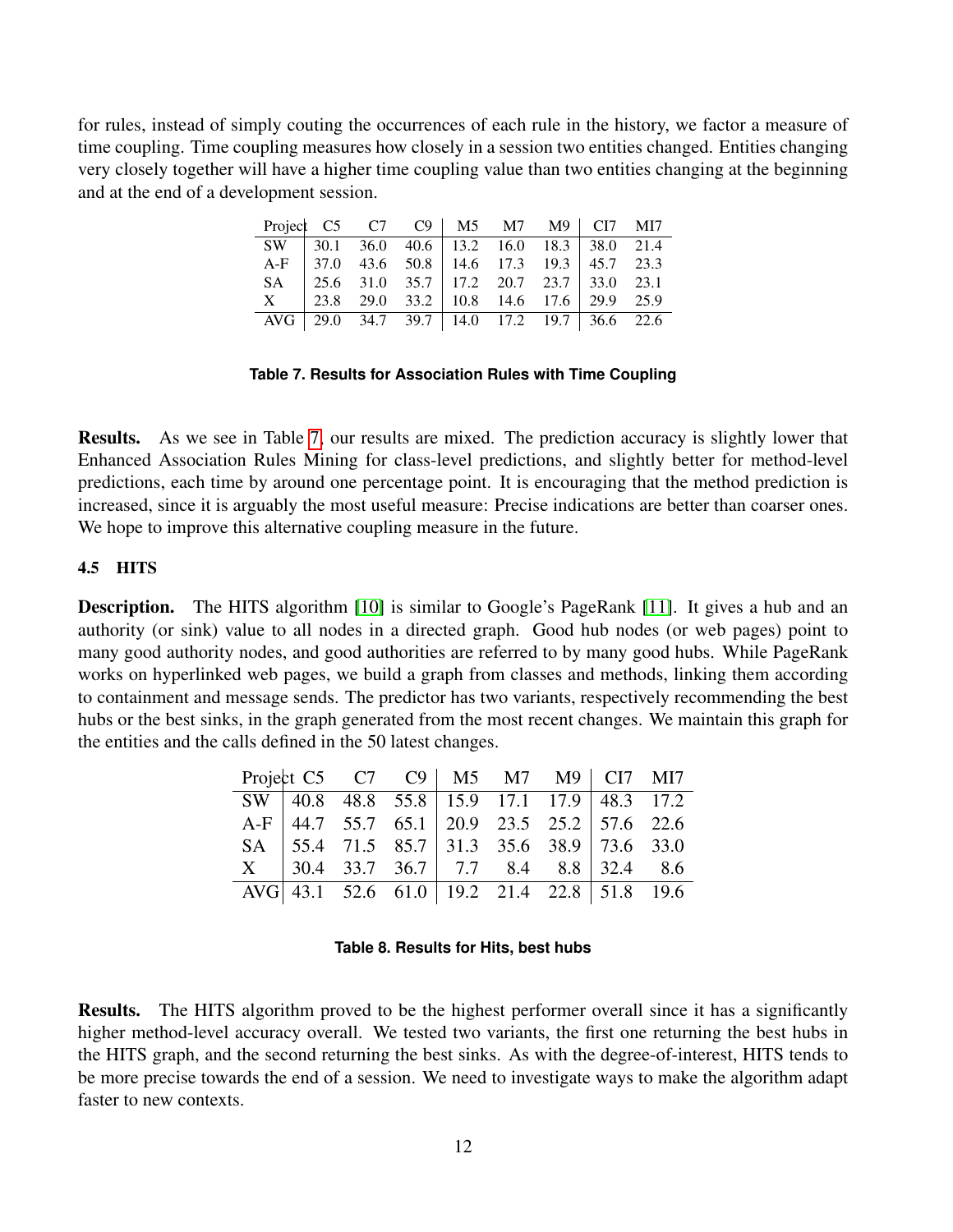|  |  |  | Project C5 C7 C9   M5 M7 M9   CI7 MI7                                                                                                                                         |  |
|--|--|--|-------------------------------------------------------------------------------------------------------------------------------------------------------------------------------|--|
|  |  |  | SW 50.0 55.9 61.1 16.7 17.9 18.6 55.8 17.7                                                                                                                                    |  |
|  |  |  | A-F   57.6 66.0 74.6   22.3 24.9 26.7   65.8 24.0                                                                                                                             |  |
|  |  |  | SA $\begin{array}{ c c c c c c c c c } \text{SA} & \text{60.6} & \text{74.6} & \text{87.5} & \text{32.1} & \text{36.2} & \text{39.0} & \text{76.2} & \text{33.5} \end{array}$ |  |
|  |  |  | $X = \begin{bmatrix} 34.0 & 38.1 & 40.8 \end{bmatrix}$ 8.0 8.6 9.0 37.3 8.5                                                                                                   |  |
|  |  |  | AVG 51.0 58.8 65.8 20.1 22.1 23.4 58.0 20.1                                                                                                                                   |  |

**Table 9. Results for Hits, best sinks**

#### 4.6 Merging Approaches

**Description.** Kagdi *et al.* advocated merging history based approaches and impact analysis based approaches [\[7\]](#page-16-6), arguing that combining the strong points of several approaches can yield even more benefits. This strategy was successfully used by Poshyvanyk *et al.* for feature location [\[13\]](#page-17-20). We tried the following merging strategies:

*Top:* Returning the top picks of the combined approaches. This approaches assumes that the first choices of an approach are the most probable ones. Given two predictors A and B, it returns A's first pick, then B's first pick, then A's second pick, *etc.*.

*Common:* Returning entities nominated by several approaches, followed by the remaining picks from the first approach. This approach assumes that the first predictor is the most accurate, and that the other predictors are supporting it. The approach returns all the predictions in common between at least two predictors, followed by the remaining predictions of the first predictor.

*Rank addition:* This approache favors low ranks and entities nominated several times. An interest value is computed for each prediction. Each time the prediction is encountered, its interest is increased by a value propartional to its rank in the prediction list it is in. If it is encountered several times, its interest value will thus be higher. The predictions are then sorted by their interest value.

| Predictor 1        | Predictor 2   | Strategy | Score | Increase |
|--------------------|---------------|----------|-------|----------|
| <b>Hits-Sinks</b>  | Coupling      | Common   | 40.6  | $+0.1$   |
| Hits-Hubs          | Interest      | Common   | 37.8  | $+0.8$   |
| Hits-Hubs          | Coupling      | Common   | 37.3  | $+0.3$   |
| <b>Rule Mining</b> | Interest      | Common   | 27.4  | $+1.2$   |
| <b>Rule Mining</b> | Time Coupling | Top      | 27.3  | $+1.1$   |
| <b>Rule Mining</b> | Coupling      | Rank     | 26.3  | $+0.1$   |
| Time Coupling      | Coupling      | Rank     | 26.1  | $+0.2$   |
| Interest           | Coupling      | Rank     | 22.6  | $+0.5$   |

#### **Table 10. Results when merging two prediction approaches**

Results. We tried these merging approaches on each possible combination of two and three predictors. In the following table we report on the successful ones, where the accuracy of the merging was greater than the best of the merged approaches. If several merging strategies were succesful with the same pair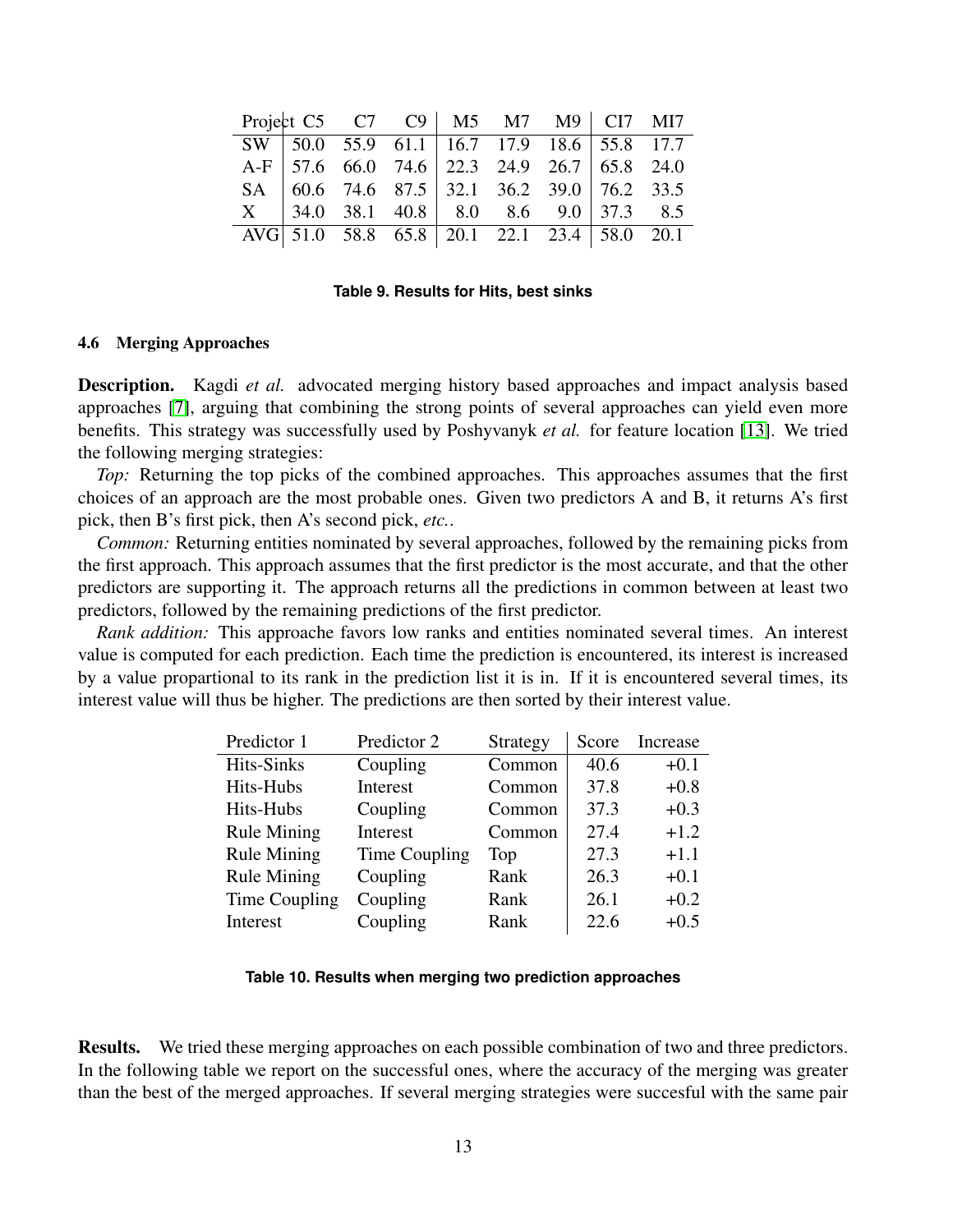of predictors, we only report the best performing one. We only report one accuracy figure, which is the average of C7 and M7.

We see that merging is successful in some cases, although the effect is limited. The predictions based on the HITS algorithm see some improvement only with the "Common" strategy, which favors the first predictor. This is to be expected, since these algorithms are significantly more accurate than the other ones. Systematically merging their top candidates with the ones of a less accurate approach automatically decrease their efficiency.

With other predictors, the other merging strategies become more viable, although the Top strategy appears only once. This strategy is the only one not rewarding the presence of common recommendations in the two predictors. In that case, merging the two strategies with the Rank strategy yielded an improvement of 0.9% instead of 1.1%. Overall, merging strategies favoring common predictions work best.

Perhaps the most important fact is that Coupling appears in five of the eight successful merging. This supports the idea that coupling based on the structure of the system proposes different predictions than history-based ones. Our result provide initial support to Kagdi's proposition of merging impact-analysis approaches (some of them using coupling measurements) with history-based approaches.

Surprisingly, merging three predictors instead of two yielded few benefits. Only in one instance was it better than merging two. Merging Association Rule Mining, Degree of Interest and Coupling had a score of 27.9, a 0.5% increase over merging only Association Rule Mining and Degree of Interest. Of note, only Rank and Common were successful in merging three predictors. The higher the number of predictors, the more important it is to favor common predictions.

| Predictor                                |      |      | C9   | M5   | M7   | M9   | CI7  | MI7  |       | MO7   |
|------------------------------------------|------|------|------|------|------|------|------|------|-------|-------|
| <b>Association Rules Mining</b>          | 14.4 |      | 19.6 | 3.1  | 3.5  | 3.9  | 18.5 | 4.6  | 10.35 | 8.06  |
| <b>Enhanced Association Rules Mining</b> | 29.9 | 35.8 | 40.8 | 13.7 | 16.6 | 19.0 | 39.7 | 24.5 | 26.20 | 23.00 |
| Degree of Interest                       | 21.9 | '.6  | 32.5 | 13.2 | 16.6 | 19.1 | 25.7 | 14.9 | 22.10 | 20.26 |
| Coupling-based*                          | 21.0 | 26.6 | 31.3 | 9.9  | 12.3 | 14.0 | 26.1 | 12.1 | 19.45 | 17.06 |
| Association Rules Mining & Time Coupling | 29.0 | 34.7 | 39.7 | 14.0 | 17.2 | 19.7 | 36.6 | 22.6 | 25.95 | 23.03 |
| Hits, best Hubs                          | 43.1 | 52.6 | 61.0 | 19.2 | 21.4 | 22.8 | 51.8 | 19.6 | 37.00 | 31.80 |
| Hits, best Sinks                         | 51.0 | 58.8 | 65.8 | 20.1 | 22.1 | 23.4 | 58.0 | 20.1 | 40.45 | 34.33 |

#### <span id="page-13-0"></span>**Table 11. Comprehensive results for each predictor**

#### 4.7 Discussion of the results

The results of all the predictors are summed up in Table [11.](#page-13-0) Note that the coupling results were not run on all the projects, and should as such be taken with a grain of salt. The last two columns represent an overview value for each predictor: O7 is the average of C7 and M7, while MO7 is another average of C7 and M7, favorizing method accuracy (C7 counts for a third and M7 for the two remaining thirds).

(Enhanced) Association Rules Mining. Taking into account recent changes to predict the very next changes in the system is important, as shown by the difference between association rules mining and enhanced association rules mining. The only addition to enhanced association rules mining is to also mine for rules in the current session, and the results are drastic, since its accuracy more than doubles. We tried to alter the importance of the rule based on the changes in the sessions. We found that taking into account the timing of the changes when they occured in a session decreased the accuracy at the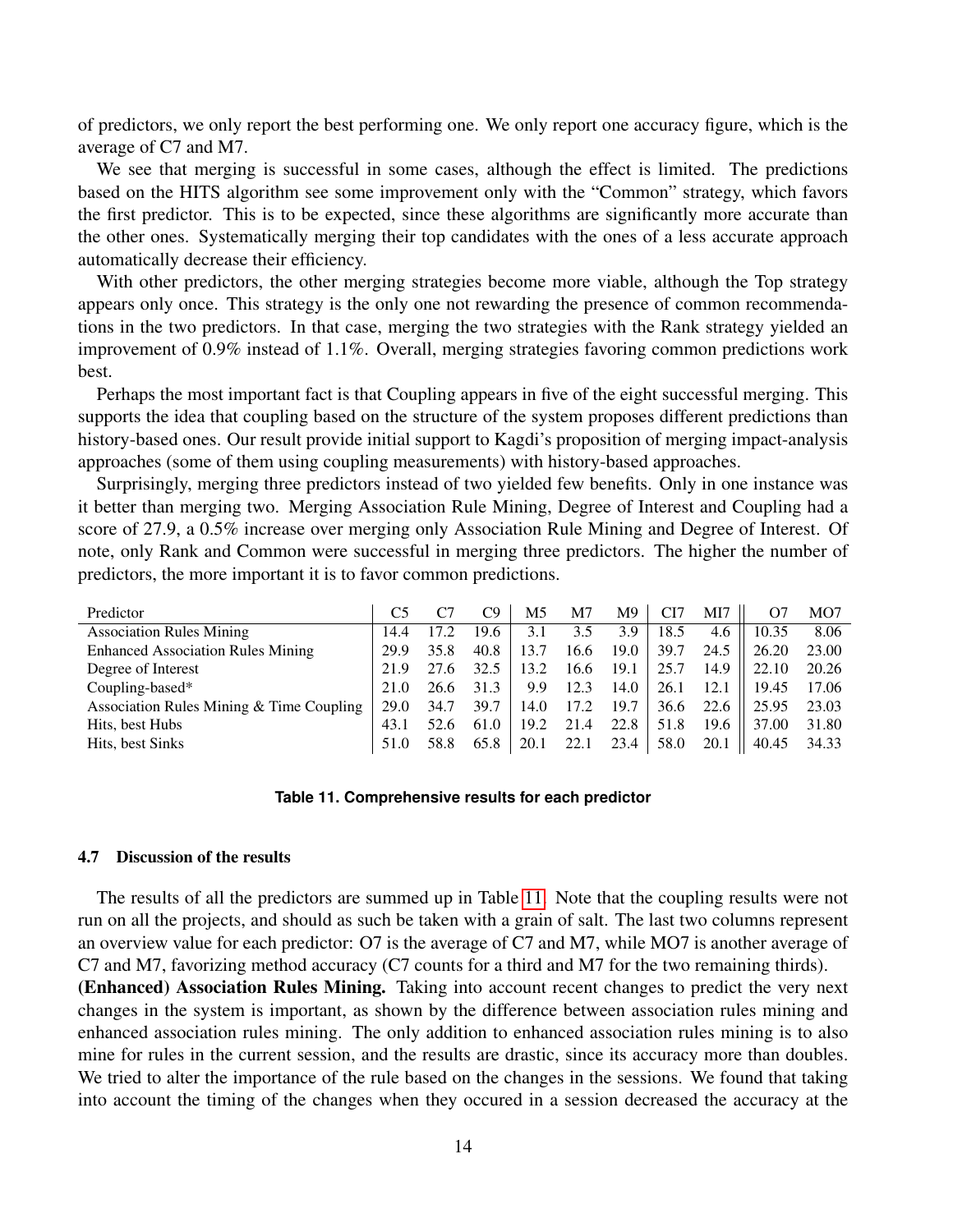class level, but increases it at the method level. This may be because classes are interacted with on long portions of a development session, while method interactions are much more localized in time, and usually worked at only for brief periods of time. Hence the measure is much more useful for predicting method changes.

Degree of Interest. Considering only recent changes is sometimes not enough. We expected the degree of interest to perform better than association rules mining. Although their accuracy is comparable, association rules mining is a more accurate prediction approach. This is due both to the adaptation factor of the degree of interest when switching tasks (its initial accuracy is lower), and the fact that the association rules look in the entire past and can thus find old patterns that are still relevant. The Mylyn tool which uses a degree of interest has a built-in notion of tasks [\[9\]](#page-17-4), that alleviate these two problems: A degree of interest is maintained for each task, and is manually recalled by the developer. Task switching recalls another degree of interest model, which may also contain information from the further past. Therefore, we need to evaluate the accuracy of several degrees of interest combined, and selecting the one best adapted to the task at hand.

Coupling. Coupling based on the system structure is overall less accurate than other approaches. This is to be expected this is does not take into account recent or past changes at all. However, it proved to be efficient when prediction approaches were combined. Using it as a second opinion significantly raised the accuracy of some approaches.

HITS. Overall, as Figure [1](#page-15-0) illustrates, the overall best performing approach we found is the HITS algorithm, using a graph featuring the structure of the system among the recent changes (the last 50 changes). The HITS algorithm can be applied to any graph, so alternative definitions of the graph based on the same data may yield even better results. Since the graph definition we use considers both recent changes and the structure of the system, we think it is a good representative of the potential of HITSbased approaches. Nevertheless, a possible improvement would be to incorporate change data from the further past. Since HITS is, as the Degree of Interest approach, sensible to task switching, in the future we need to evaluate the accuracy of several HITS graphs combined.

# <span id="page-14-0"></span>5 Discussion

Despite the good results we obtained, there are a number of issues we want to discuss:

Not all approaches were reproduced. We did not reproduce the Navtracks approach as it relies only on navigation data, which we do not have. Ying and Shirabad's approaches are very close to Zimmermann's association rule mining. DeLine *et al.*'s Teamtrack is based on a DOI and is as such close to the Mylyn DOI. Kagdi's approach was not fully described at this time of writing. Finally, we chose only one coupling measure to reproduce, while many exist. The one we chose was the one best adapted to our systems as PIM takes polymorphism into account. In Briand *et al.*'s study, PIM was one the metrics with the best correlation with actual changes.

Size of the dataset. Our dataset is fairly small, if not tiny compared to the ones available with versioning system data. With time, we will incorporate more data in our benchmark in order to be more comprehensive. On the other hand, our benchmark is already larger than the ones used in previous studies by Briand, Wilkie or Tsantalis. Their evaluations were done on one or two systems, on a small number of transactions.

Generalizability. We do not claim that our results are generalizable. However, some of the results we found were in line with results found by other researchers. Hassan and Holt found that coupling-based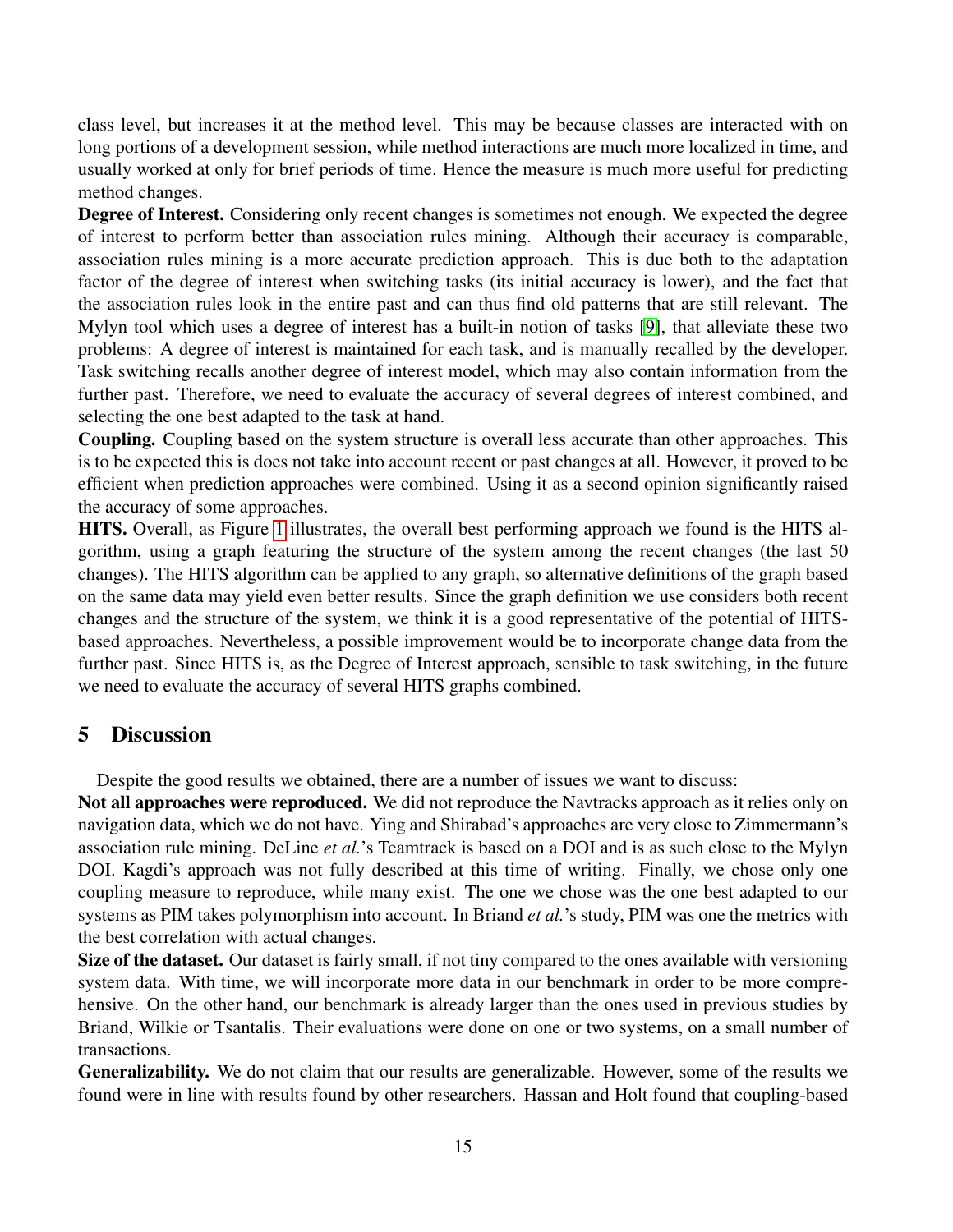

<span id="page-15-0"></span>**Figure 1. Prediction Results**

approaches are less precise than history based approaches, and so do we. Similarly, Zimmermann *et al.* find a precision of 4% for methods during active development. Reproducing the approach with our data yields comparable results. We also found evidence supporting Kagdi's proposal of merging association rule mining and coupling-based impact analysis. We found an increase of accuracy with a simple merging strategy. A more developed merging strategy may yield better results.

Absent Data. Our data does not include navigation data, which is used in approaches such as NavTracks. Mylyn's Degree of Interest also includes navigation data. We started recording navigation data after recording changes. As such, we only have navigation data for a portion of SpyWare's history. The lack of navigation data needs to be investigated, in order to see if it impacts the accuracy of our implementation of Degree of Interest.

Evolving the benchmark. Our benchmark still needs to evolve. As said earlier, the dataset should be larger for the results to be more generalizable. Another possible enhancement to the benchmark would be to evaluate if a tool is able to predict a change's *content* and not only its location. Some possibilities would be to evaluate the size of the change, *i.e.,* whether a small or a large change is expected, or the actual content. The latter could be possible and useful to evaluate code clone management.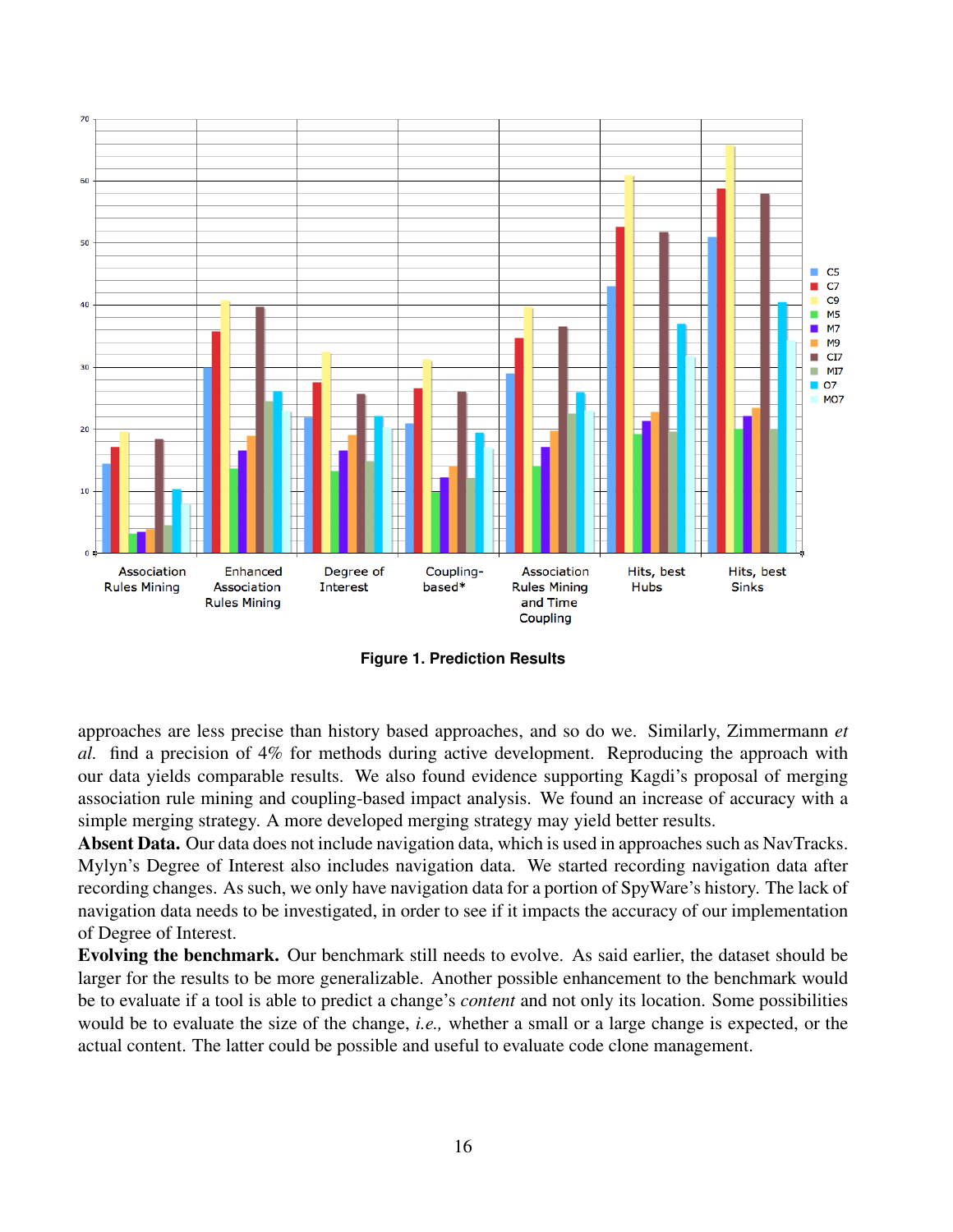# <span id="page-16-1"></span>6 Conclusion

In this paper we presented a benchmark to repeatedly evaluate the accuracy of change-prediction approaches. It is unique since it is based on recording the history of programs in a realistic setting by monitoring the programmers as they build their systems. Our benchmark takes into account the two scenarios in which change prediction tools are used: As maintenance assistance tools to infer the locations likely to change when a location has to change, and as productivity enhancement tools when actively developing new code.

If the first case was partly covered by replaying changes from a repository, the second case was not covered at all, so far. By replaying the change history at the level of individual changes in a development session, we feed more accurate data to the change prediction algorithms. This allows evaluation of these change prediction approaches to proceed without necessarily involving a controlled experiment which is more expensive to perform, and harder, if not impossible to reproduce.

As noted by Sim *et al.*, benchmarks also need to evolve [\[22\]](#page-17-6). This our case as well. Our benchmark is still relatively small, so we need to integrate the histories of other programs. Additional data in the form of navigation and typing information data is also needed to accomodate a greater variety of approaches. Since our data includes also the actual changes performed, and not only the entities, predicting the actual changes would be an interesting variation.

Using our benchmark, we compared several existing approaches that we replicated (association rules mining, degree of interest, and coupling-based impact analysis), with other approaches we developed (variations of association rules mining, approaches using the HITS algorithm, and merging strategies). We found that the HITS approach, when used on a graph comprising recent changed entities in the system and linked according to their structure, provided the most accurate predictions, with significant improvements over the state of the art.

### References

- <span id="page-16-5"></span>[1] L. C. Briand, J. Wüst, and H. Lounis. Using coupling measurement for impact analysis in object-oriented systems. In *ICSM*, pages 475–482, 1999.
- <span id="page-16-4"></span>[2] R. DeLine, M. Czerwinski, and G. G. Robertson. Easing program comprehension by sharing navigation data. In *VL/HCC*, pages 241–248. IEEE Computer Society, 2005.
- <span id="page-16-0"></span>[3] H. Gall, K. Hajek, and M. Jazayeri. Detection of logical coupling based on product release history. In *Proceedings International Conference on Software Maintenance (ICSM '98)*, pages 190–198, Los Alamitos CA, 1998. IEEE Computer Society Press.
- <span id="page-16-2"></span>[4] T. Gîrba. *Modeling History to Understand Software Evolution*. PhD thesis, University of Berne, Berne, Nov. 2005.
- <span id="page-16-3"></span>[5] T. Gîrba, S. Ducasse, and M. Lanza. Yesterday's Weather: Guiding early reverse engineering efforts by summarizing the evolution of changes. In *Proceedings of 20th IEEE International Conference on Software Maintenance (ICSM'04)*, pages 40–49, Los Alamitos CA, Sept. 2004. IEEE Computer Society.
- <span id="page-16-7"></span>[6] A. E. Hassan and R. C. Holt. Replaying development history to assess the effectiveness of change propagation tools. *Empirical Software Engineering*, 11(3):335–367, 2006.
- <span id="page-16-6"></span>[7] H. H. Kagdi. Improving change prediction with fine-grained source code mining. In R. E. K. Stirewalt, A. Egyed, and B. Fischer, editors, *ASE*, pages 559–562. ACM, 2007.
- <span id="page-16-8"></span>[8] M. Kersten and G. C. Murphy. Mylar: a degree-of-interest model for ides. In *Proceedings of the 4th International Conference on Aspect-Oriented Software Development (AOSD 2005)*, pages 159–168, 2005.